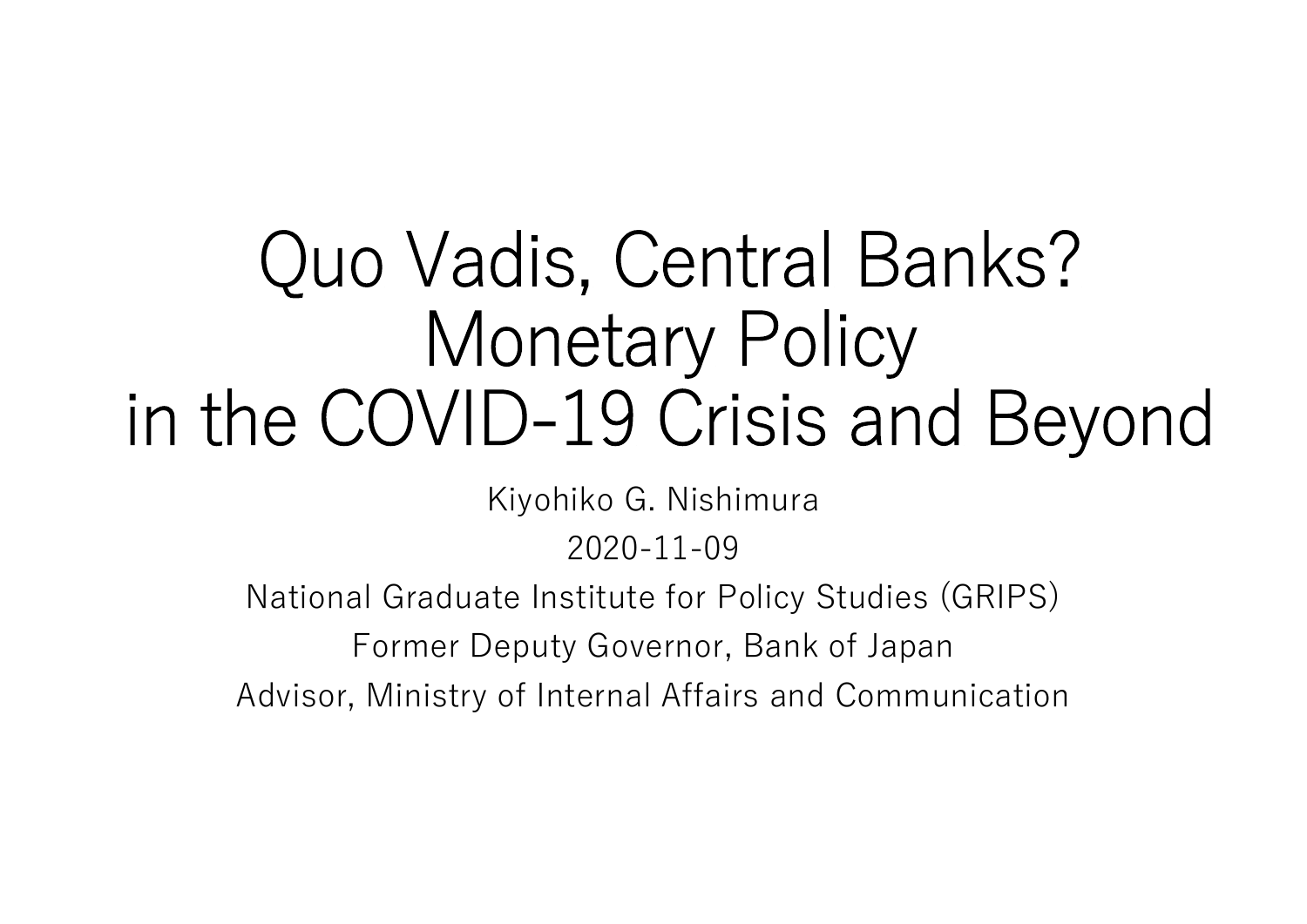## A (Former) Bank of Japan Policy Maker's Viewpoint (1) de facto "Weak" Dual Mandate

- Bank of Japan Act: Article 2 Currency and monetary control by the Bank of Japan shall be aimed at
- achieving price stability.
- thereby contributing to the sound development of the national economy.
- kind of a "weak" dual mandate: <u>price stability as prerequisite</u> of the sound development of national economy (implicit emphasis on the latter)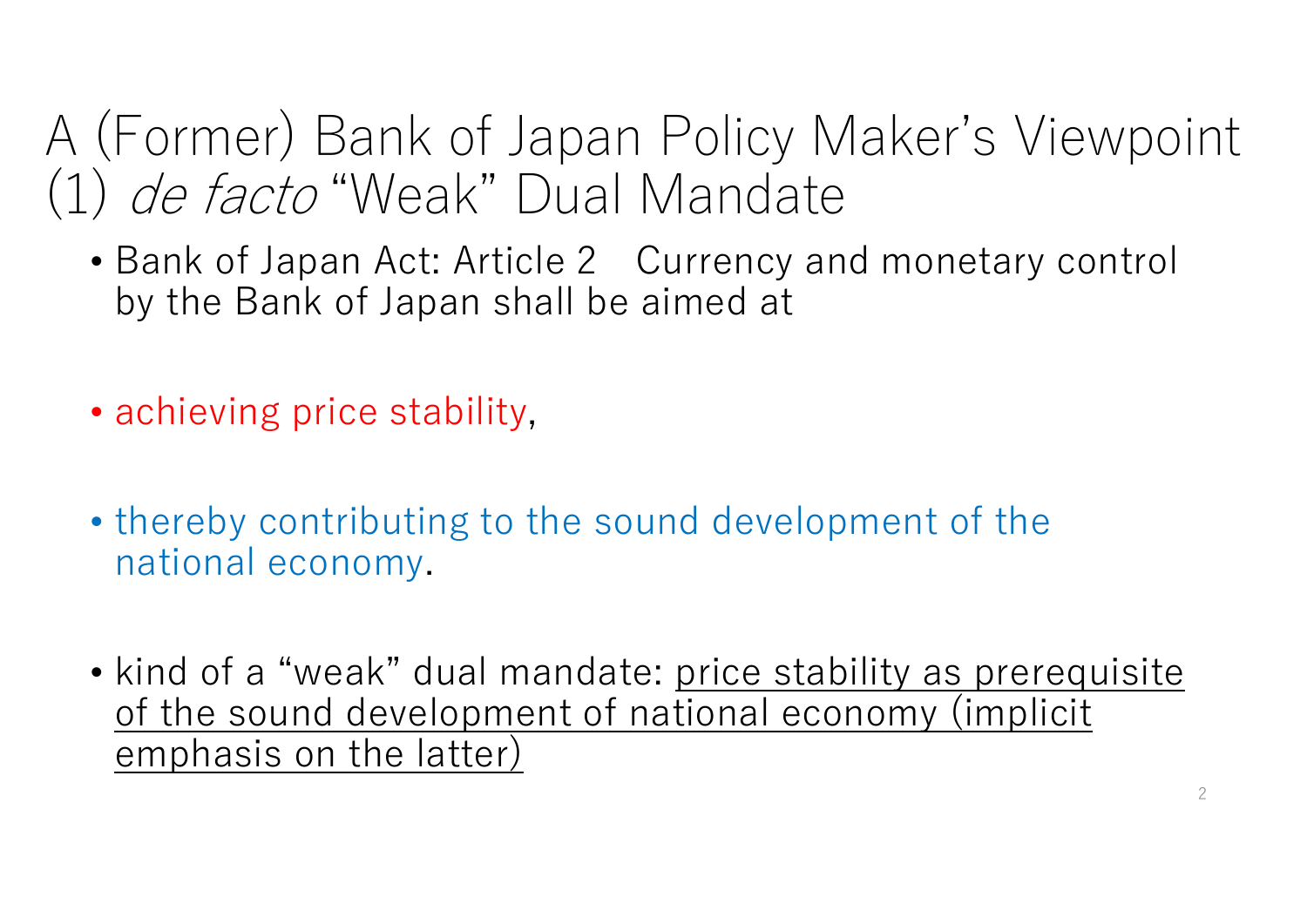A (Former) Bank of Japan Policy Maker's Viewpoint (2) 2% Target as a Long-Run Goal or "Equilibrium"

- 2013 Jan 22. The "Price Stability Target" under the Framework for the Conduct of Monetary Policy.
- The "price stability target" at 2 percent in terms of the year-on-year rate of change in the consumer price index (CPI)
- (is) the inflation rate consistent with price stability on a sustainable basis
- as efforts by a wide range of entities (especially the<br>Government) toward strengthening competitiveness and<br>growth potential (and sustainable fiscal structure) of Japan's economy make progress.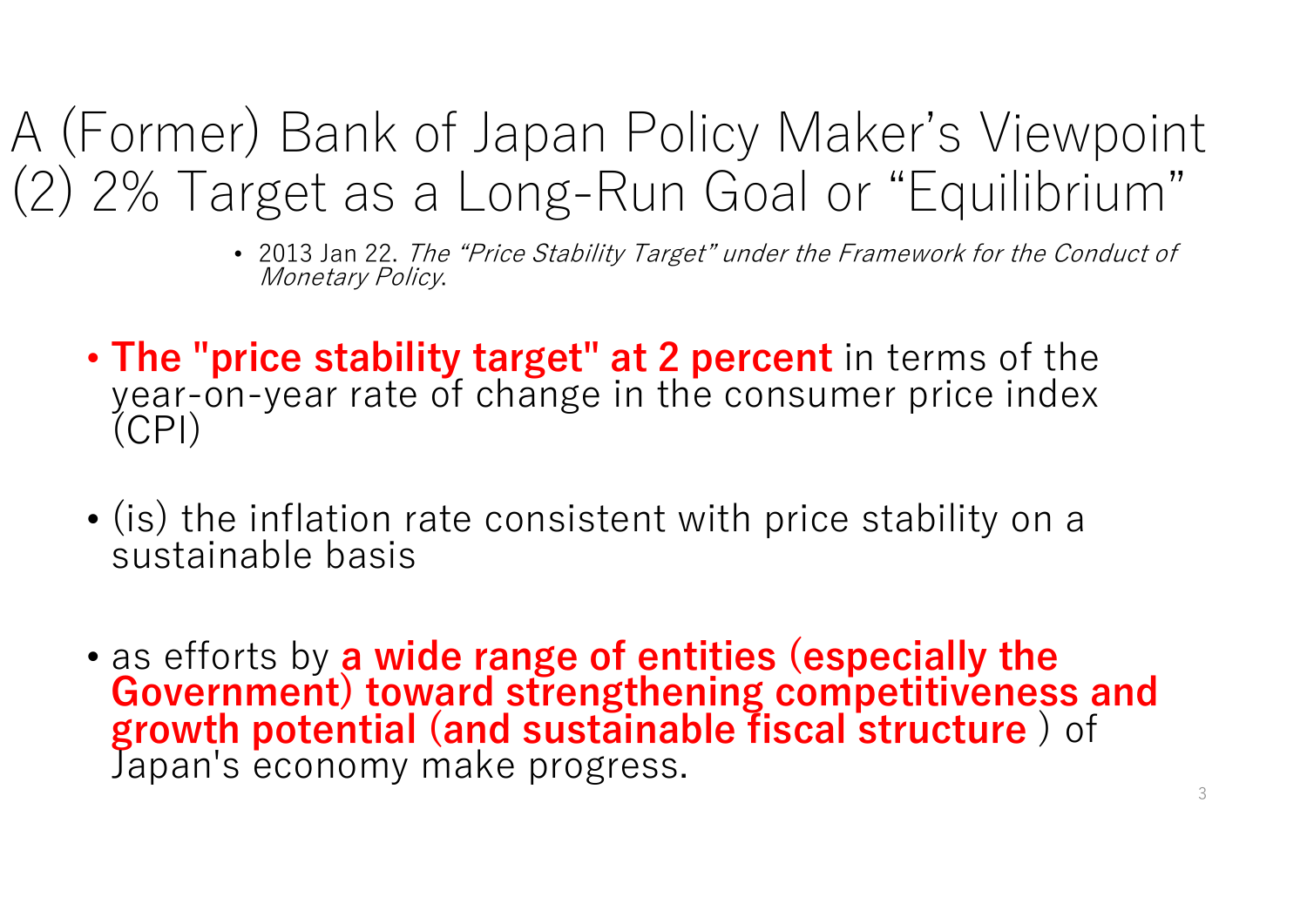## Policy Issues: Covid-19 Crisis and Thereafter

- Are there a sufficient number of measures?
- Are they immediately effective (especially with respect to financial stability)?
- Are they sustainable after the Covid Crisis ends or fades?
- Are there long-run problems that the Bank of Japan faces after Covid 19 Crisis?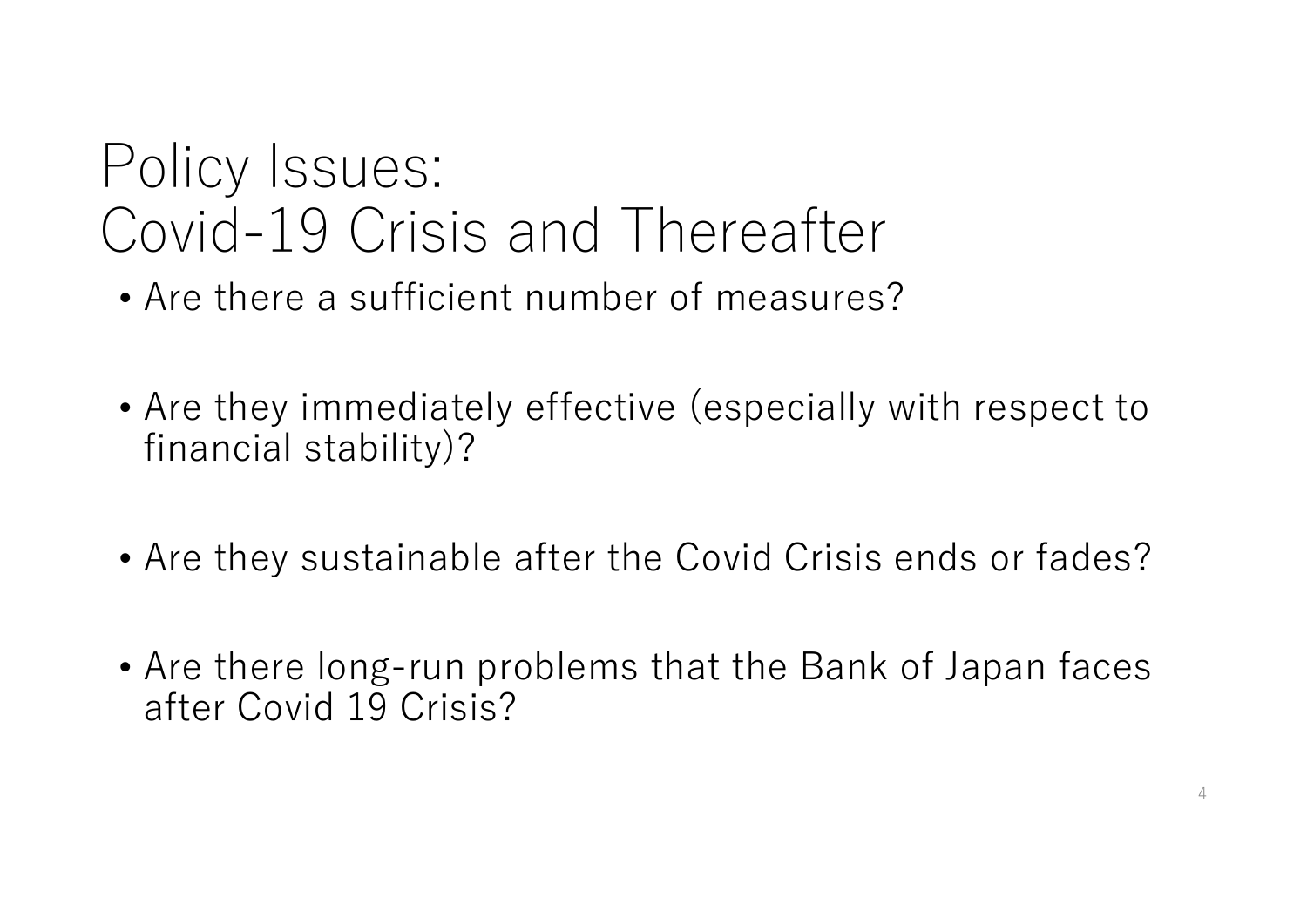# Remarkably Large Number of Instruments

• Twenty-One even before Covid-19 crisis. \*

\* Heckel and Nishimura, "Unconventional Monetary Policy through Open Market Operations: A Principal Component Analysis" mimeo., September 2020

- New Covid 19 instruments are mostly to expand existing facilities  $\cdots$  (though massively)
- Asset Purchase Programs Increasingly Direct Interventions in Resource Allocation (ETF, J-REIT)
- Ample Liquidity Provision Beyond the Border (dollar swaps)
- Lending Support Facilities
- Those (except for some lending support facilities for Covid 19) are mostly for large corporations and banks, whose effects are trickled down to small enterprises and non-wealthy households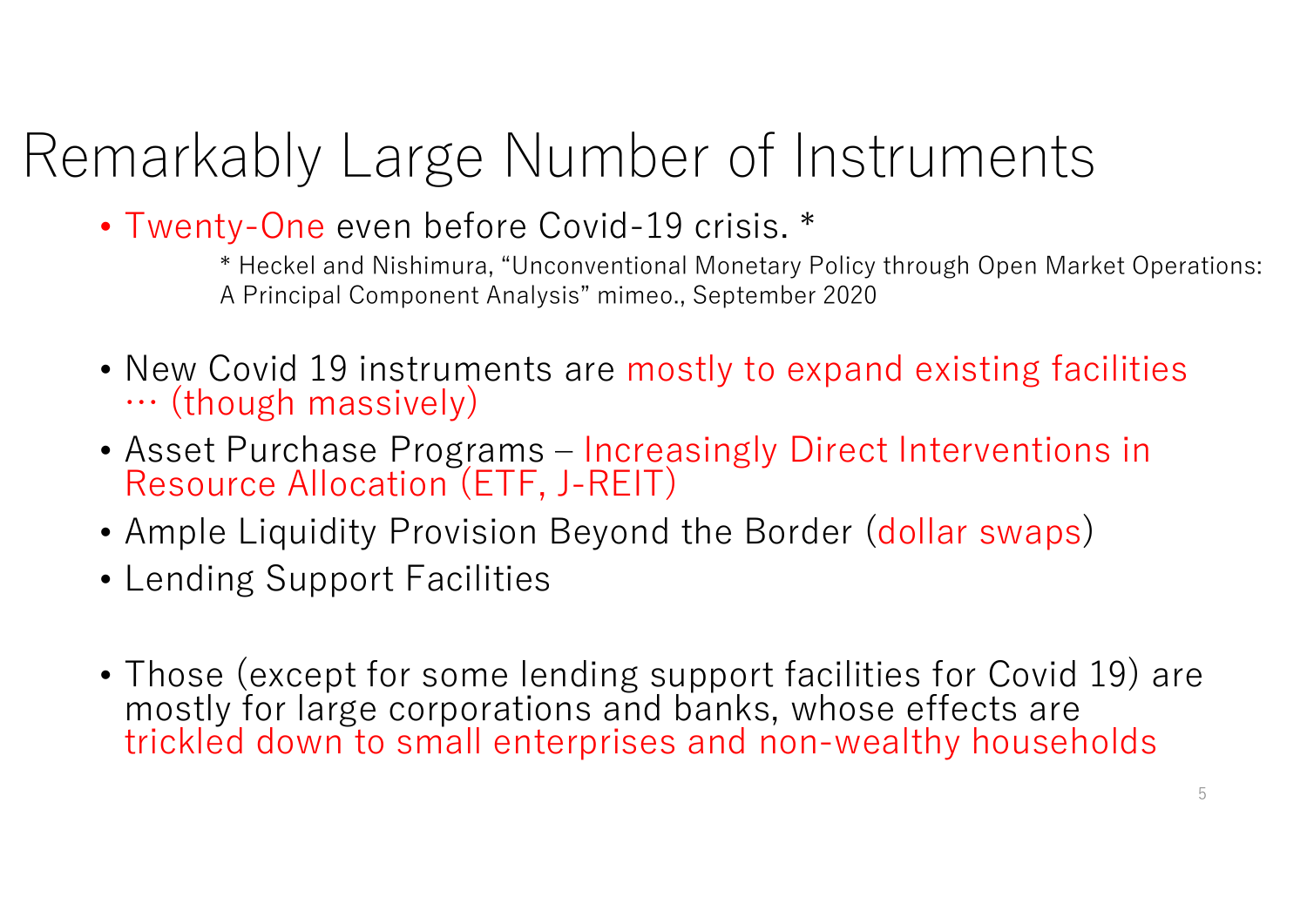### An Example: Rescuing US Bond Markets FRB Currency Swap Bank of Japan Dollar-Supply Operation

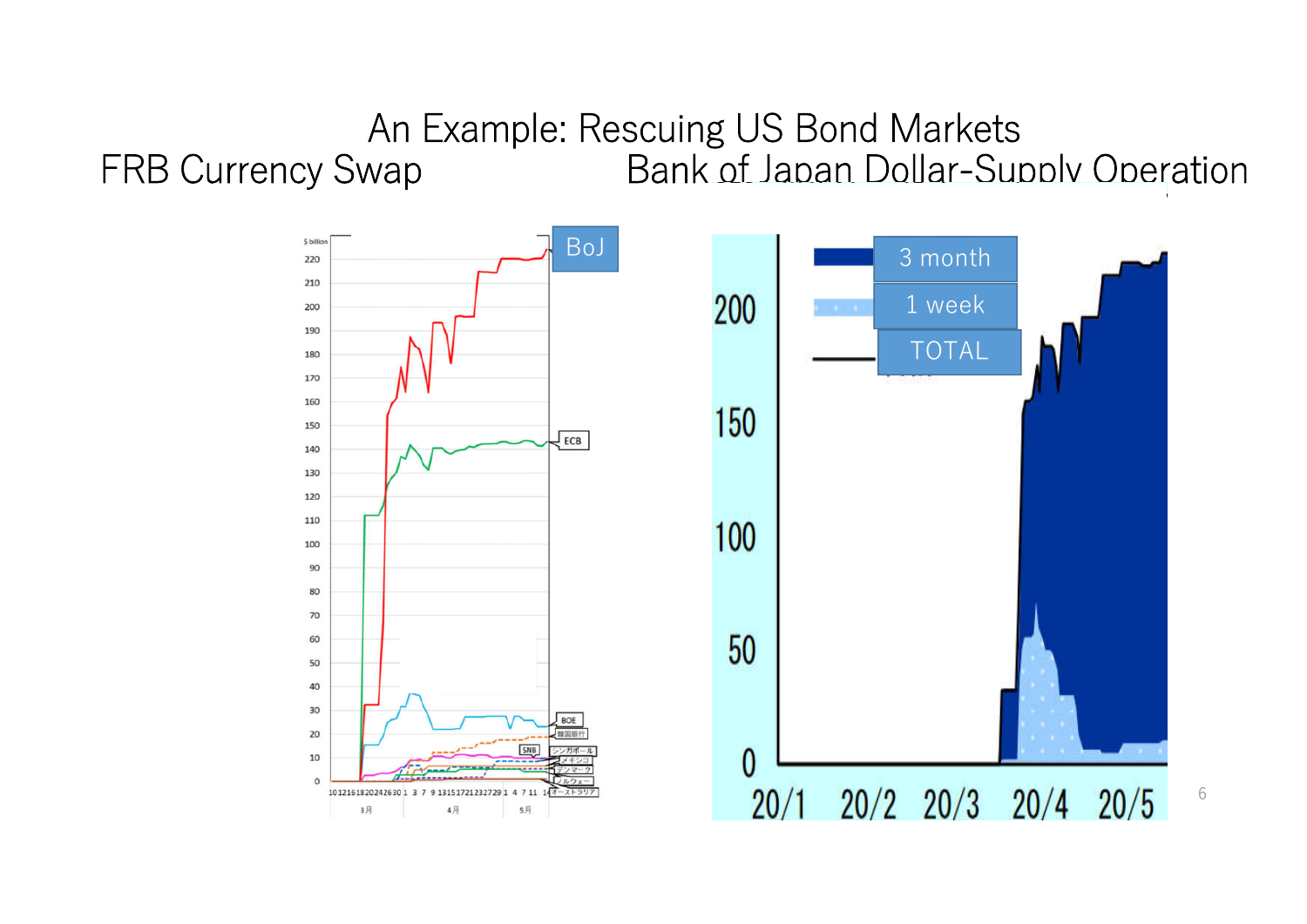Where are we now?: Success, so far, with respect to "sound development of the national economy".

• Sharp Dip from Declining Growth Trend before Covid-19 but Surprisingly Quick Recovery Except for Services

• However, the issue of "Declining Growth Trend before Covid-19" is not solved and may even be worsened with the effect of Covid-19 crisis.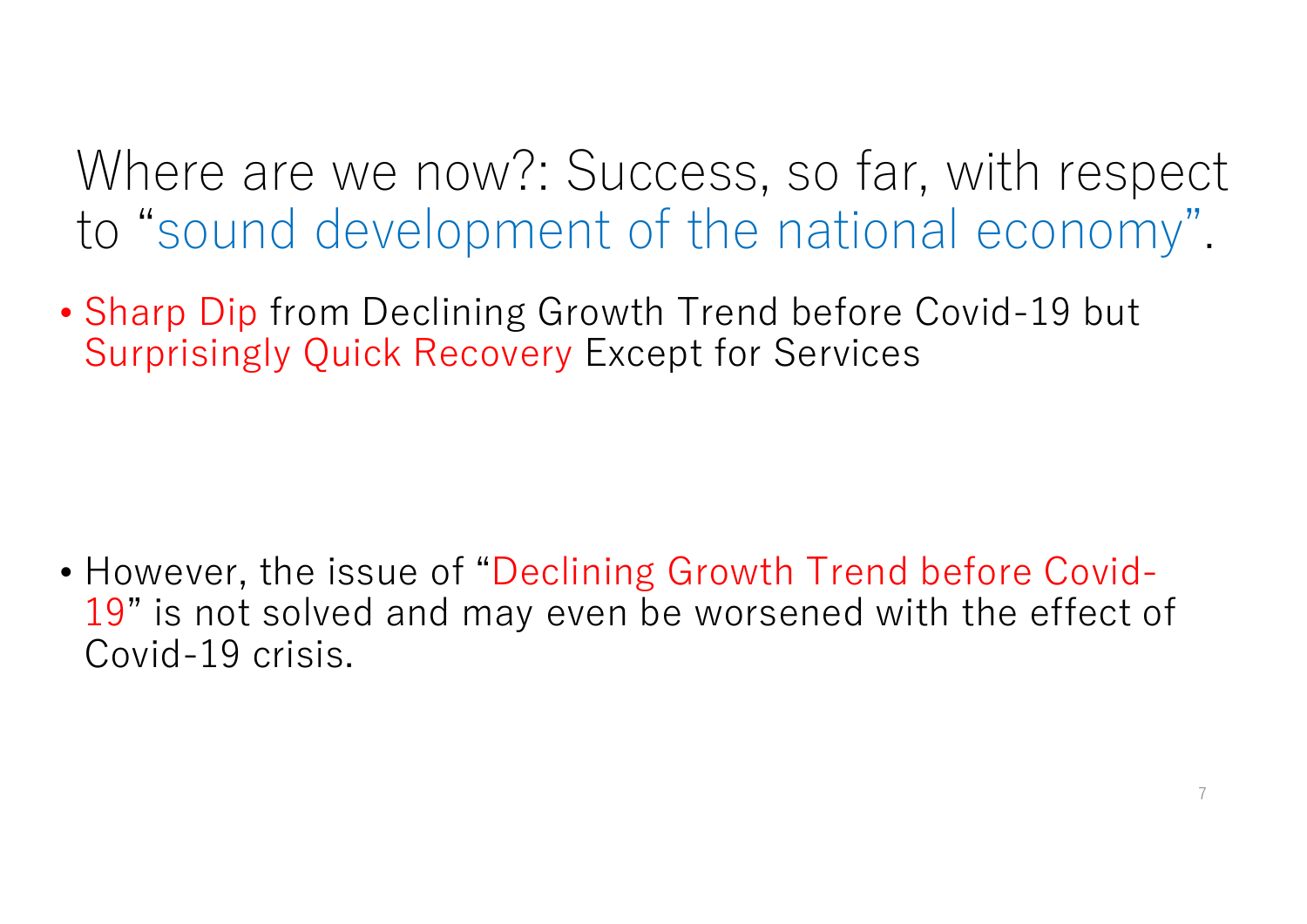## Sharp Decline and A Surprisingly Quick Recovery (Except Services)

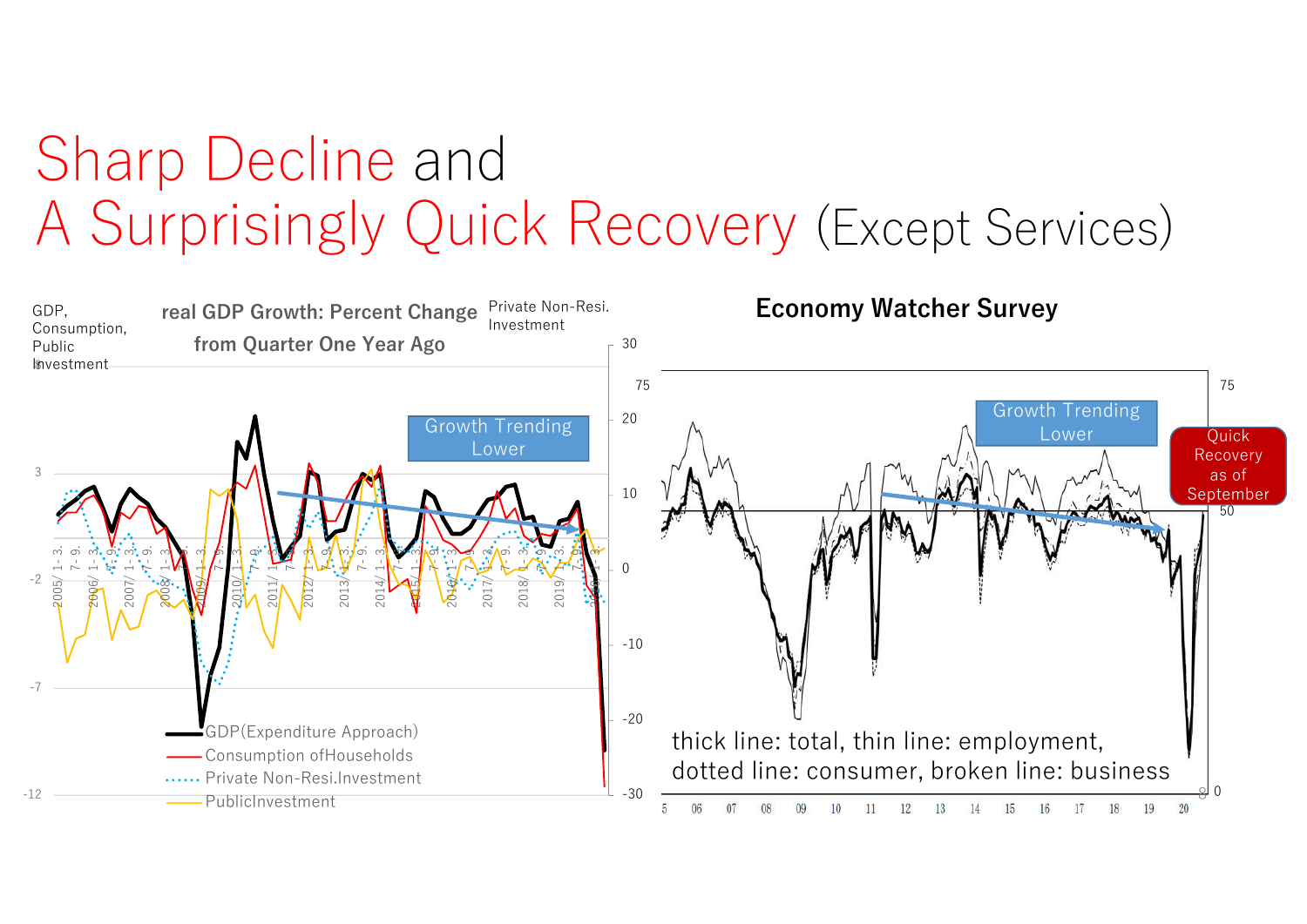Where are we now? Challenging, so far, to restore "price stability" in the short run.

- First, Initially Deflation Dominates. Secondly, conflicting forces about price stability
- For face-to-face, services sectors (employing poor to lowermiddle-class people), employment is lost, wages and their permanent income are down, and thus deflationary.
- In manufacturing, ITC, and digital sectors (employing uppermiddle-class and owned by wealthy people), there are huge forced savings which is strongly inflationary when dissaving starts.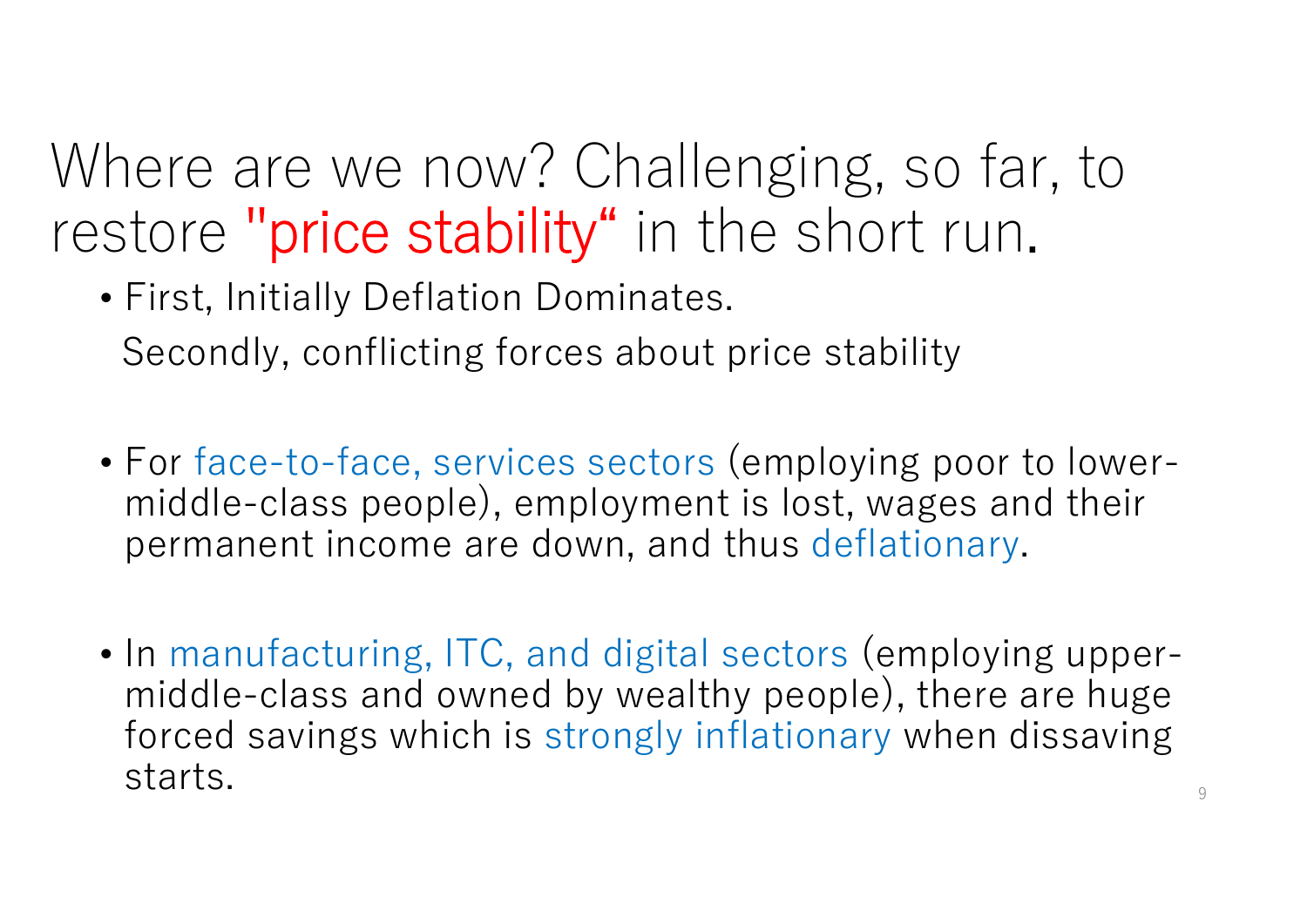### Commodity Less Food and Energy: A Sharp Increase Services less Imputed Rent: A Sharp Decline

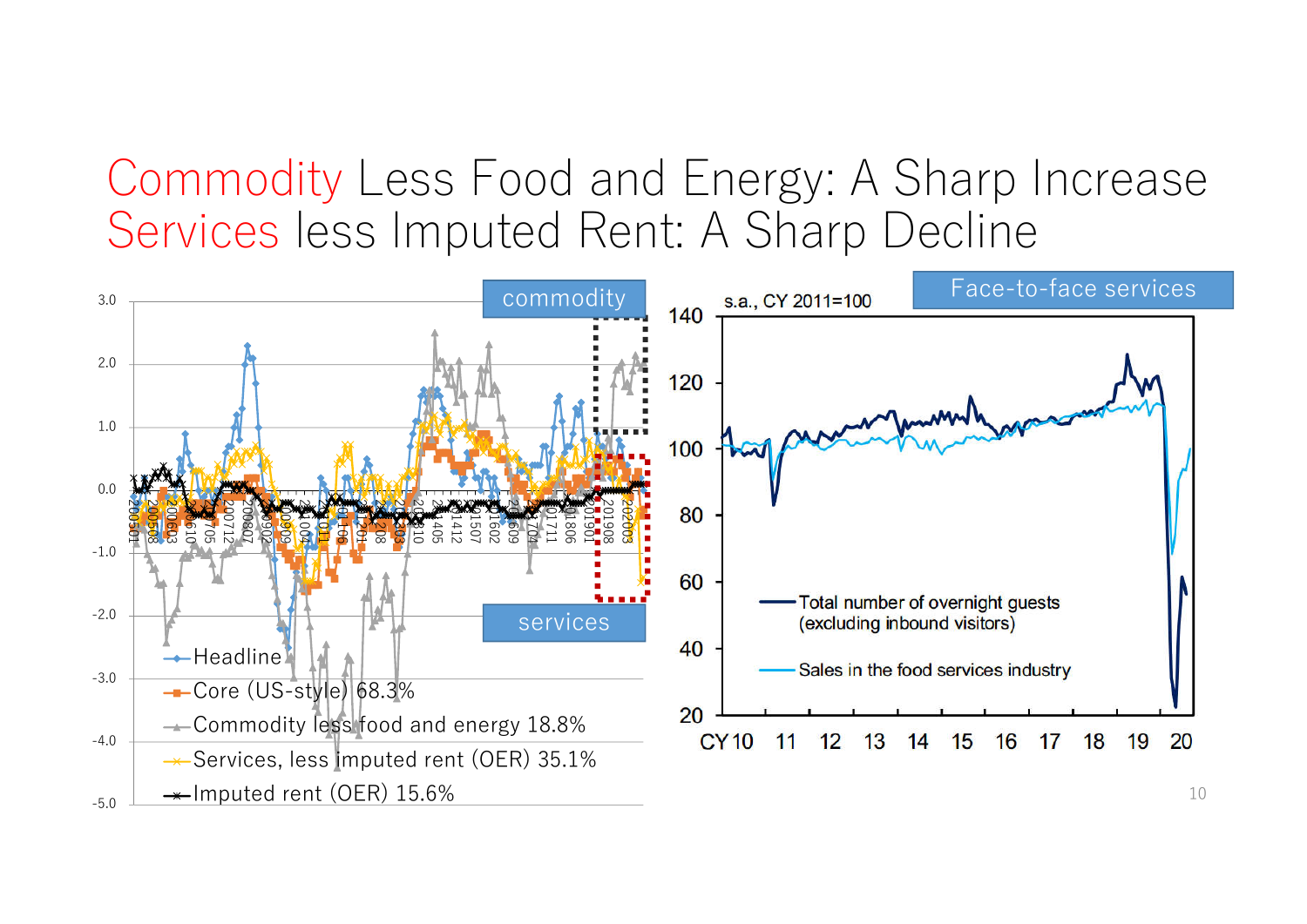### Prolonged Slow Services Growth ↓→Unemployment Rate↑Wages (Permanent Income)↓ Deflation↓

### "Long-lagged" Okun's Law Wage Phillips Curve



Unemployment Rate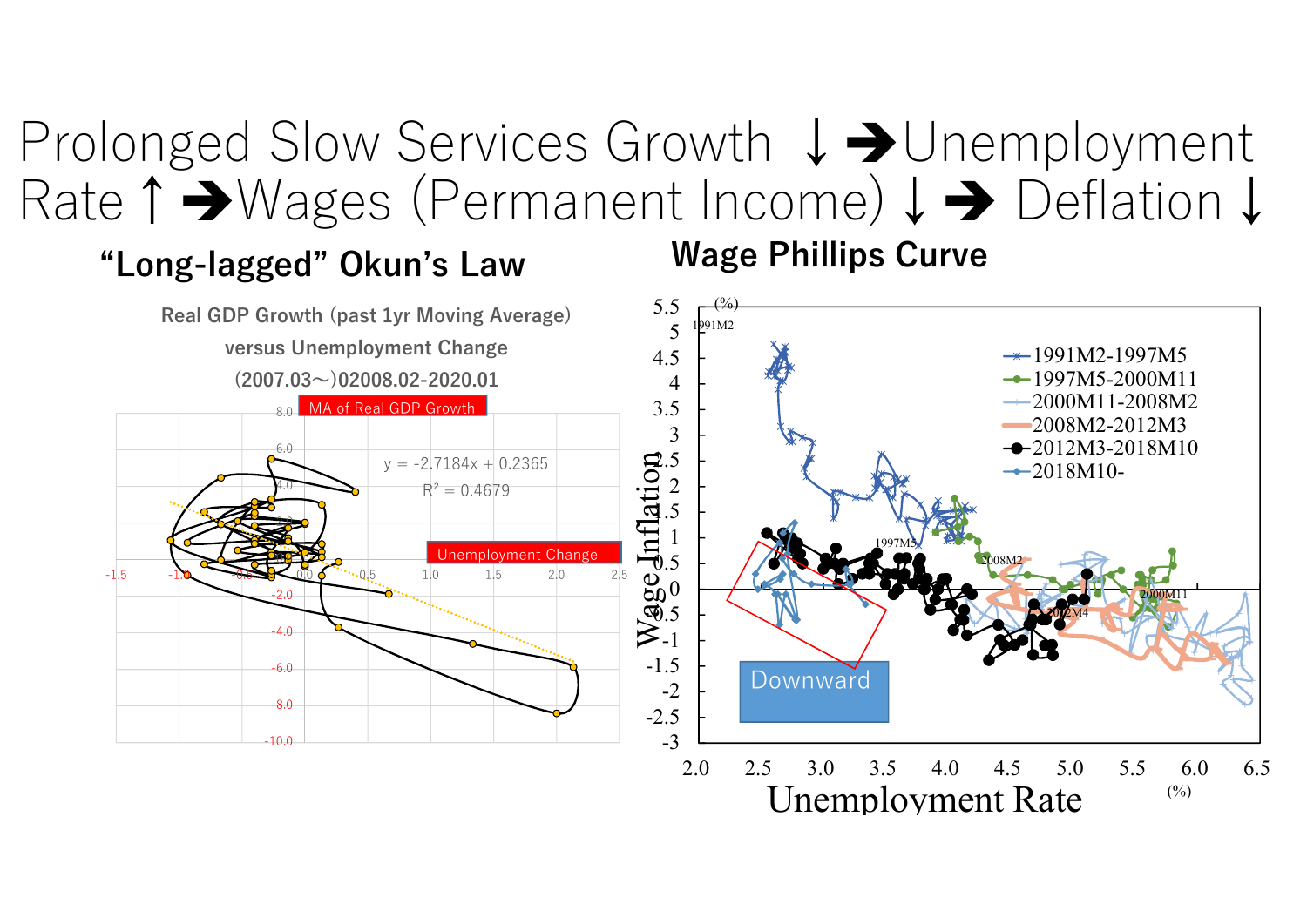## Forced-Saving, Pent-up Demand  $\rightarrow$  Inflation

### Generous Income Transfer:<br>Huge "Forced" Household Savings



## Huge "Forced" Household Savings When and How Are They Turned to Demand, and Become Inflationary?

- If behavioral restraints are temporary, then inflation comes back soon.
	- Generous consumption stimulus such as Go-to-travel, Go-to-eat, etc.
- If precautionary saving rates are up because of future health cost increases even for upper-middle to wealthy people, it ends up with not-so-strong demand.

#### • If the former dominates, a substantial inflationary pressure. If the latter does, inflationary pressure is subdued.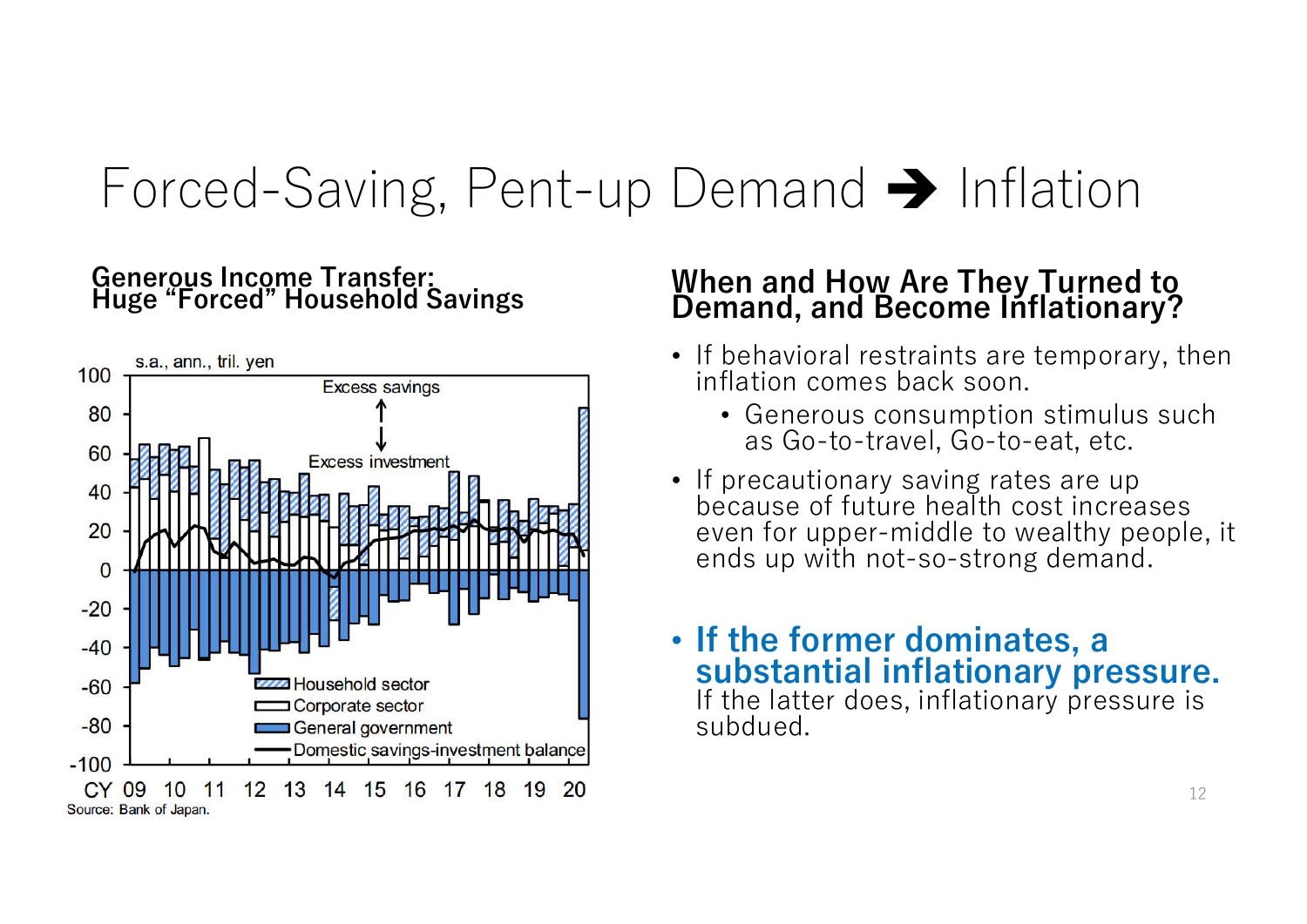# I ag of War:

- •For "price stability" in the medium run
- •the deflationary face-to-face service sector effects should be minimized, while
- •the inflationary dissaving effects should be maximized.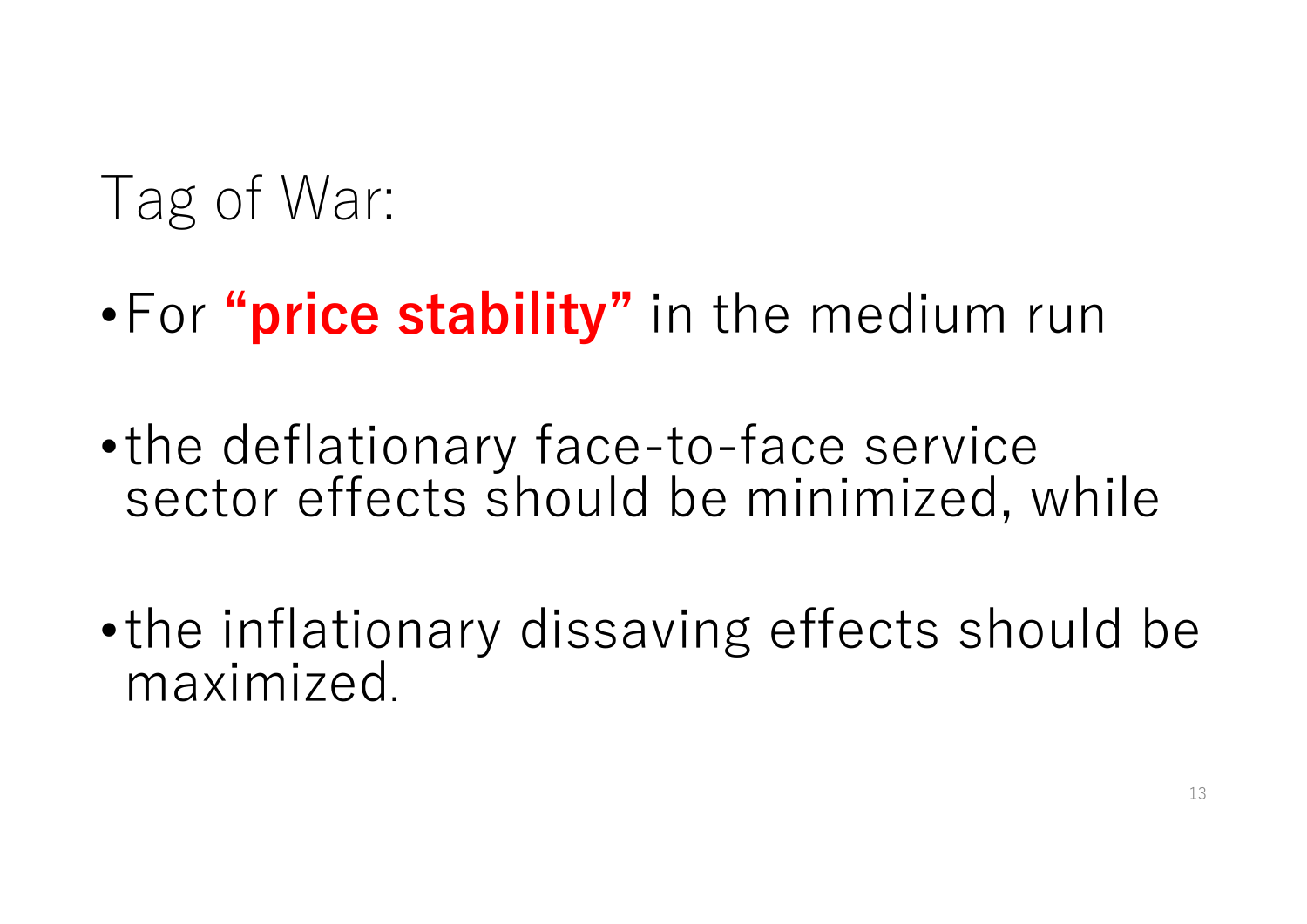# To Achieve "Price Stability"

- •Coordination / mutual commitment between Fiscal and Monetary Authorities Are Desirable
- Fiscal-side commitment
- The commitment or agreement is desirable with the fiscal authorities about how long and in what conditions the stimulus continues. This is especially important to minimize deflationary effects on face-to-face service sector effects, including medical and nursing care sectors.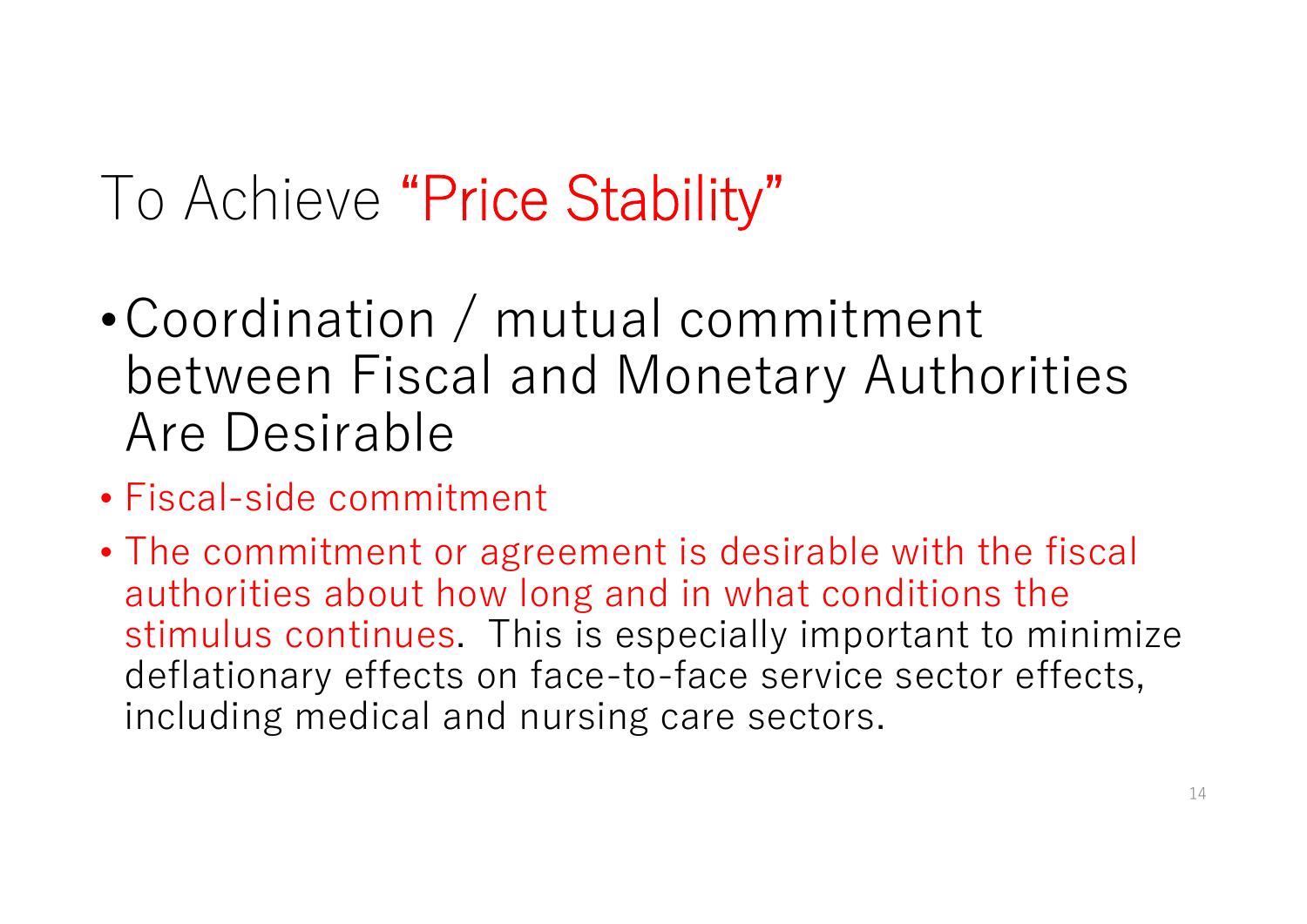### Government's Policies Determine Inflation Lessons from the Failure in Japan in the1990s: Deflationary Pressure Overlooked

- Not only monetary policy easing was behind the curve,
- But also fiscal policies were consistently tight to ensure there should be no more property bubble (e.g. land value taxes, and strong opposition to capital injection to troubled financial institutions.)
	- The Ministry of Construction refused the assessment that land prices were undervalued of the regulatory reform committee even in the late 1990s.
- Stagnation of the 1990s caused "price destruction" (disinflation-deflation). However, the government did not consider it problematic since it was regarded as correction of "higher domestic-foreign price differentials" (i.e., domestic prices were considerably higher than foreign ones) and thus even welcomed.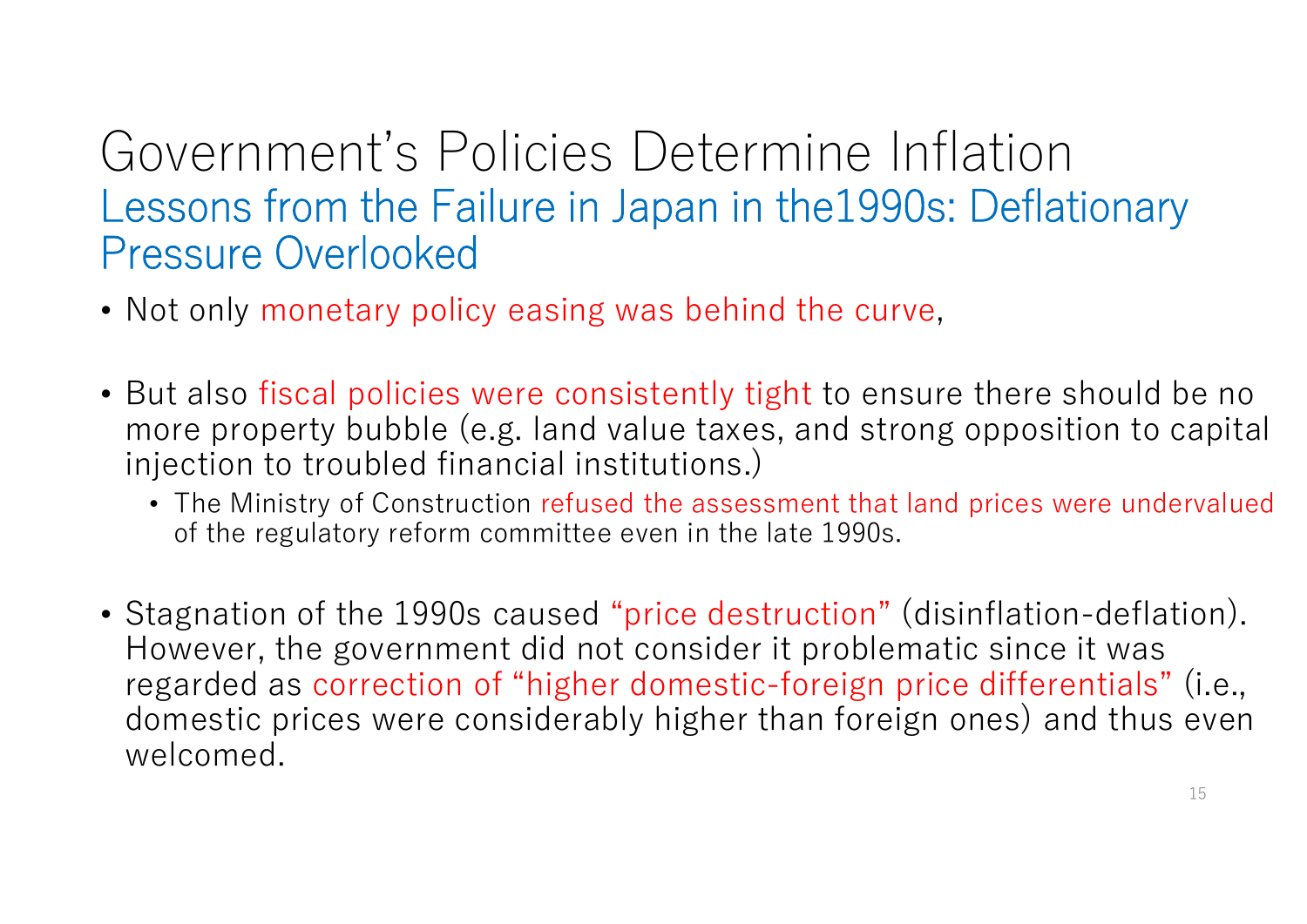### CPI Inflation: Four Indexes – 1990.01-1995.12

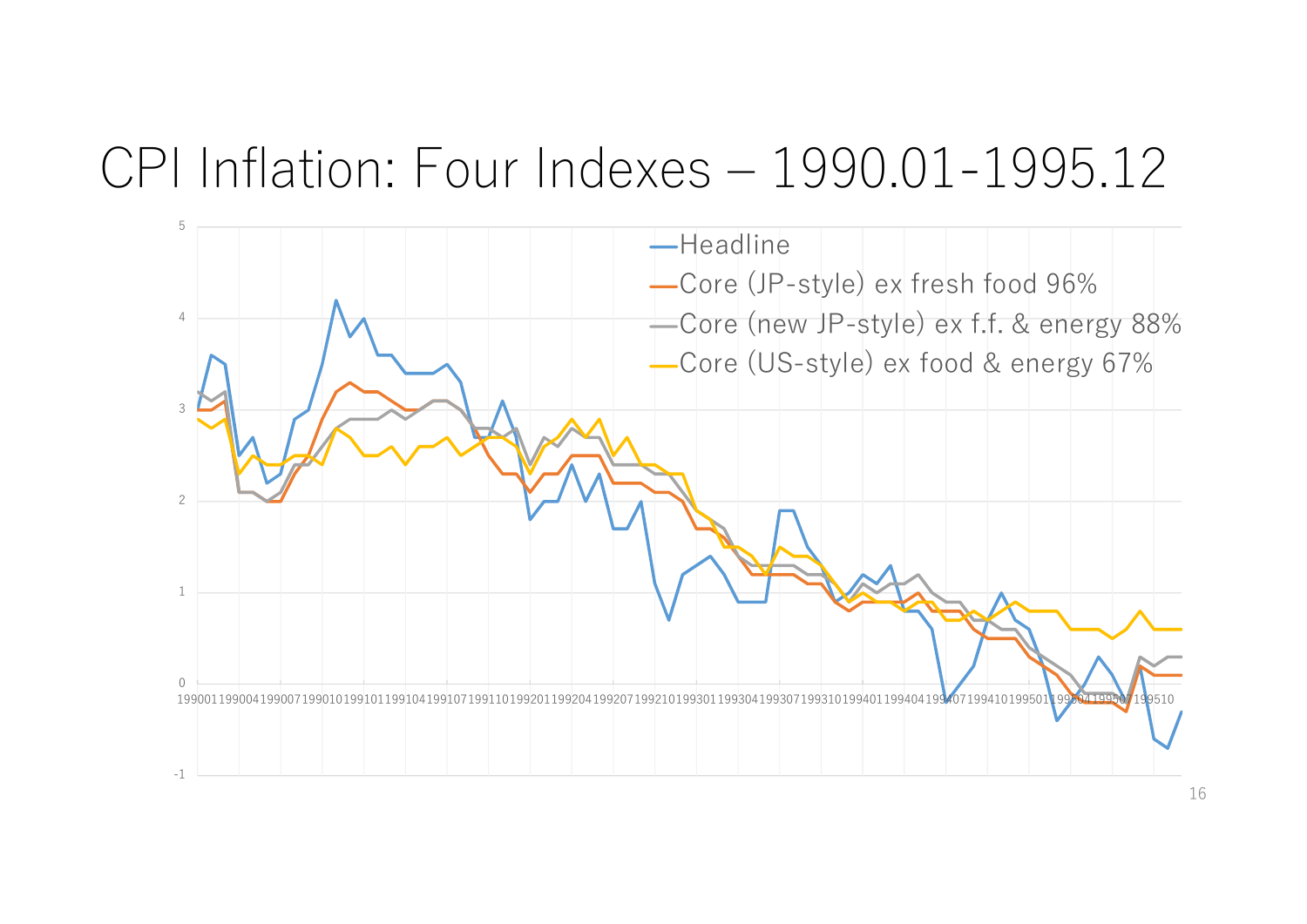# To Achieve "Price Stability"

- Coordination / mutual commitment between Fiscal and Monetary Authorities Are Desirable
- Monetary-side commitment
- If necessary, additional asset purchases in targeted sectors are appropriate to supplement and/or kick-start particular sectors, although this means a direct intervention in resource allocation.
	- example: TFP-enhancing sectors, climate-change sectors, etc.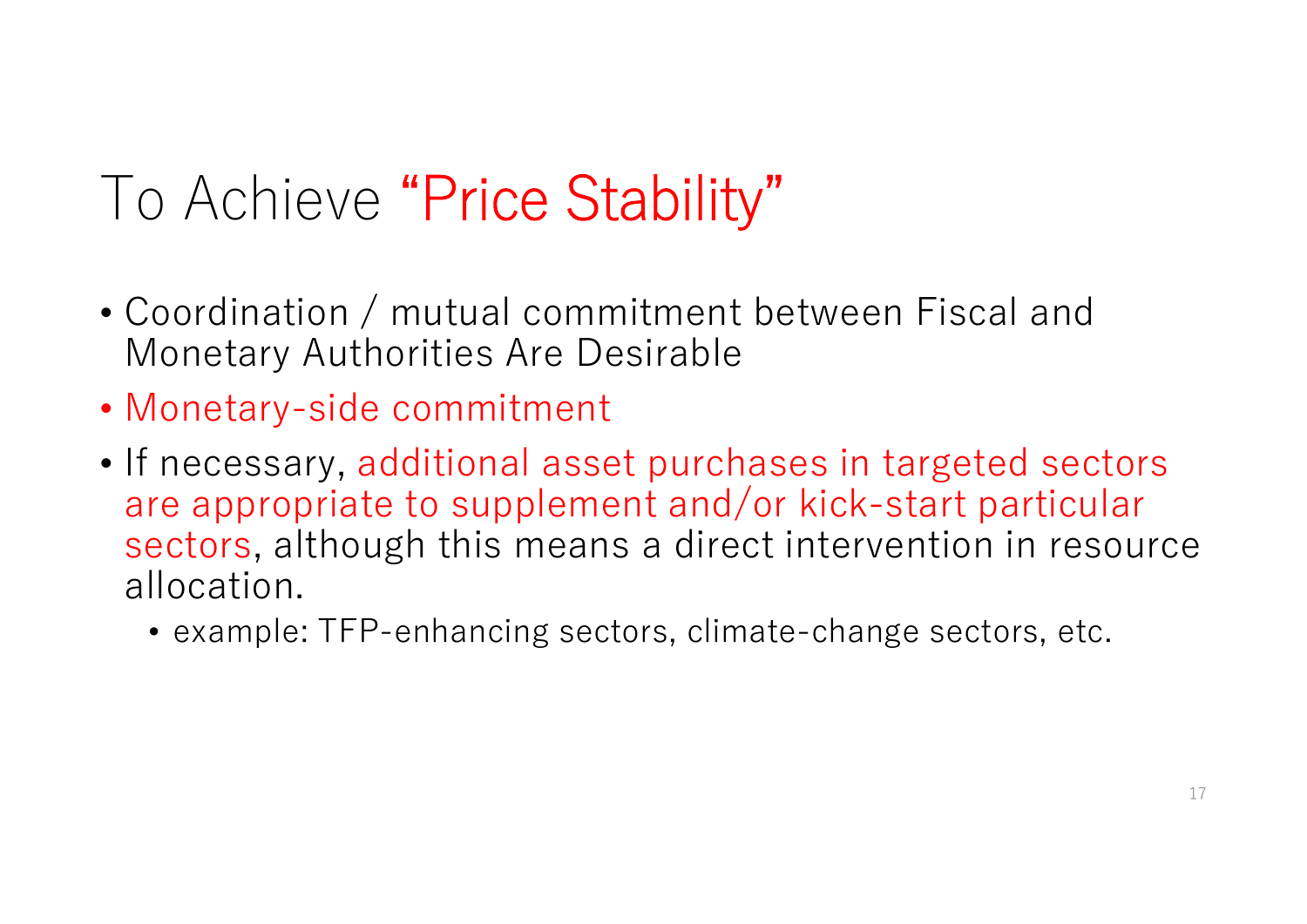### Relevancy of Recent Debates about "2% Flexible Average Inflation Target"

- In principle, in the long run, central banks' inflation targeting should be aligned properly.
- If otherwise, expectations about exchange rates (and thus exchange rates themselves) differ substantially from each other. This is disruptive, although such changes are hard to predict.
- This is the essential purpose of setting "2% target" in the long run of the Bank of Japan announced on Jan 22, 2013, though not directly stated.
- Thus, we do not have to change 2% at all at this juncture.  $\qquad$   $\frac{18}{3}$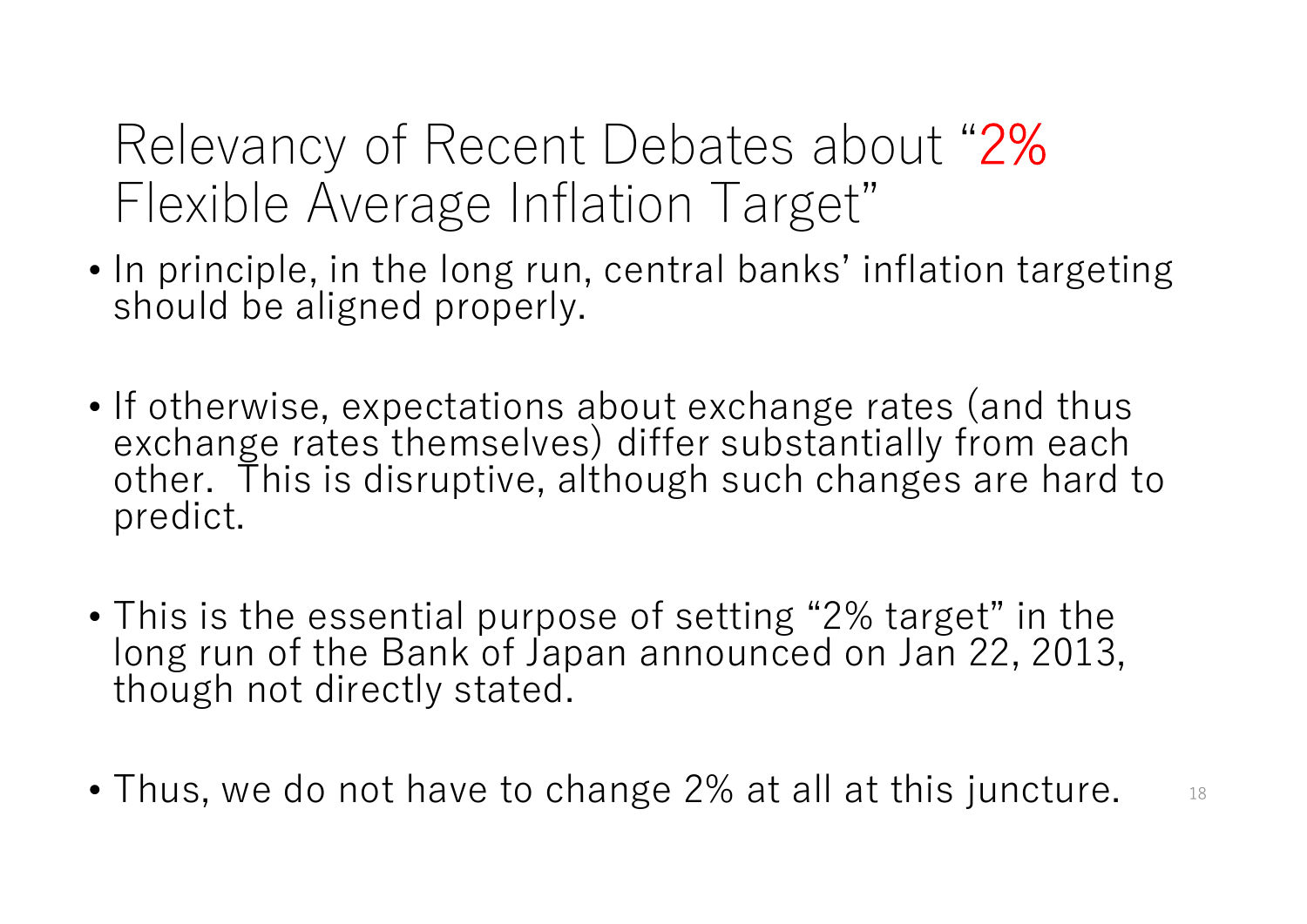### Problems about "2%" in the medium run Inflation Expectations are stable around 1% and well below 2%

- The Phillips Curve is describing relationship between inflation (CPI inflation) and Output Gap ("slack" in the<br>economy) . Zero slack (no output gap) inflation is the sustainable (long-run) inflation expectations.
- Fact 1. Long-run inflation expectations (implied by the Phillips curve) was already substantially below the 2% target between 1983- 1995.
- Fact 2. From 2005, surveys of long-run inflation expectations have been stubbornly stable around 1%, and far below 2% target.
- •
- Fact 3. From 2019, surveys of long-run inflation expectations move downward.
- This unique feature prevents "2% target" from being fulfilled in almost 30 years.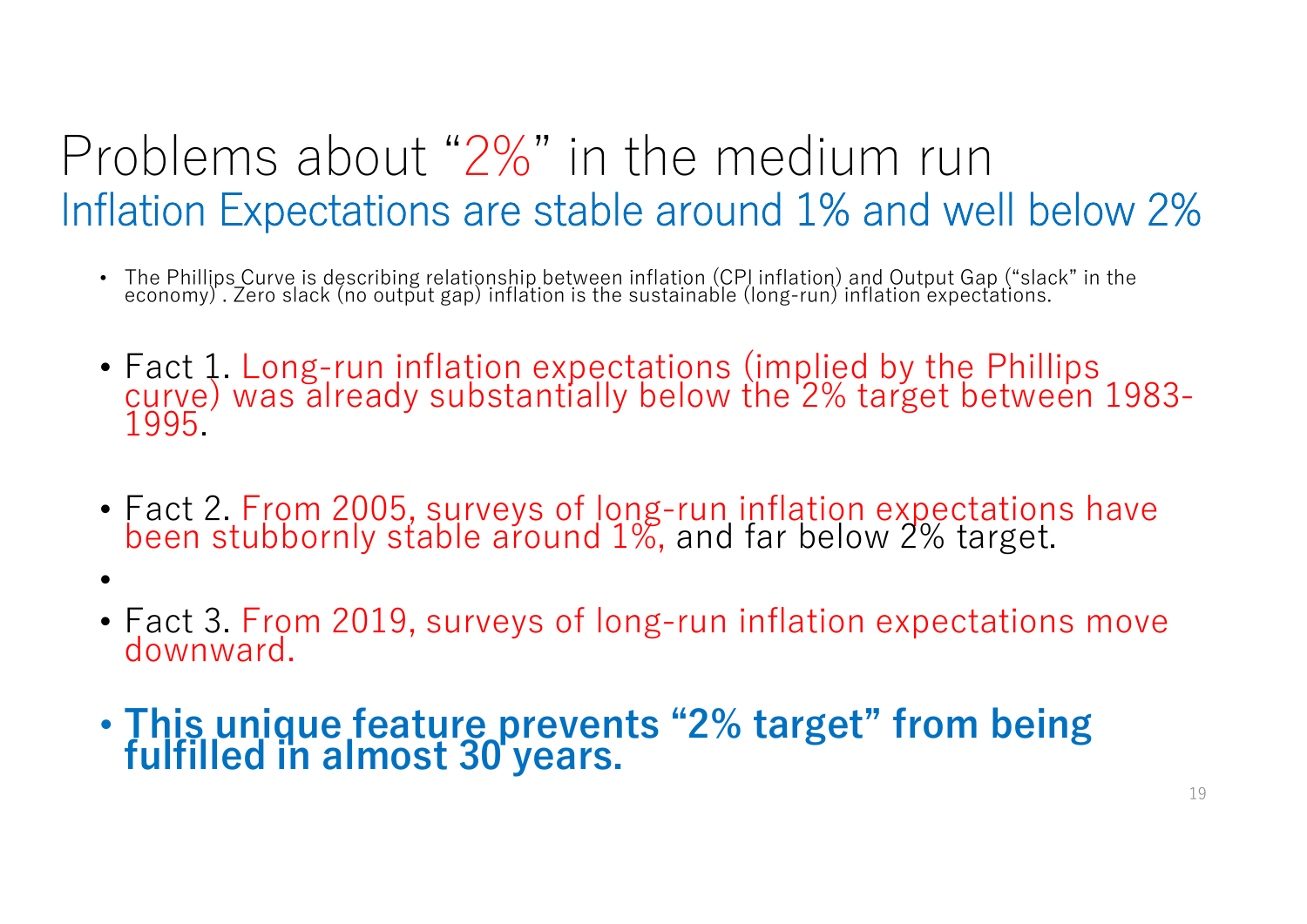### Inflation Expectations as Anchor in the "GAP" Price Phillips Curve (CPI Inflation vs. Output Gap)

Price Phillips Curve 1983 – 2020



Inflation at zero gap = (sustainable) long-run inflation expectations Surveys of long-run inflation expectations 2005-2020



20